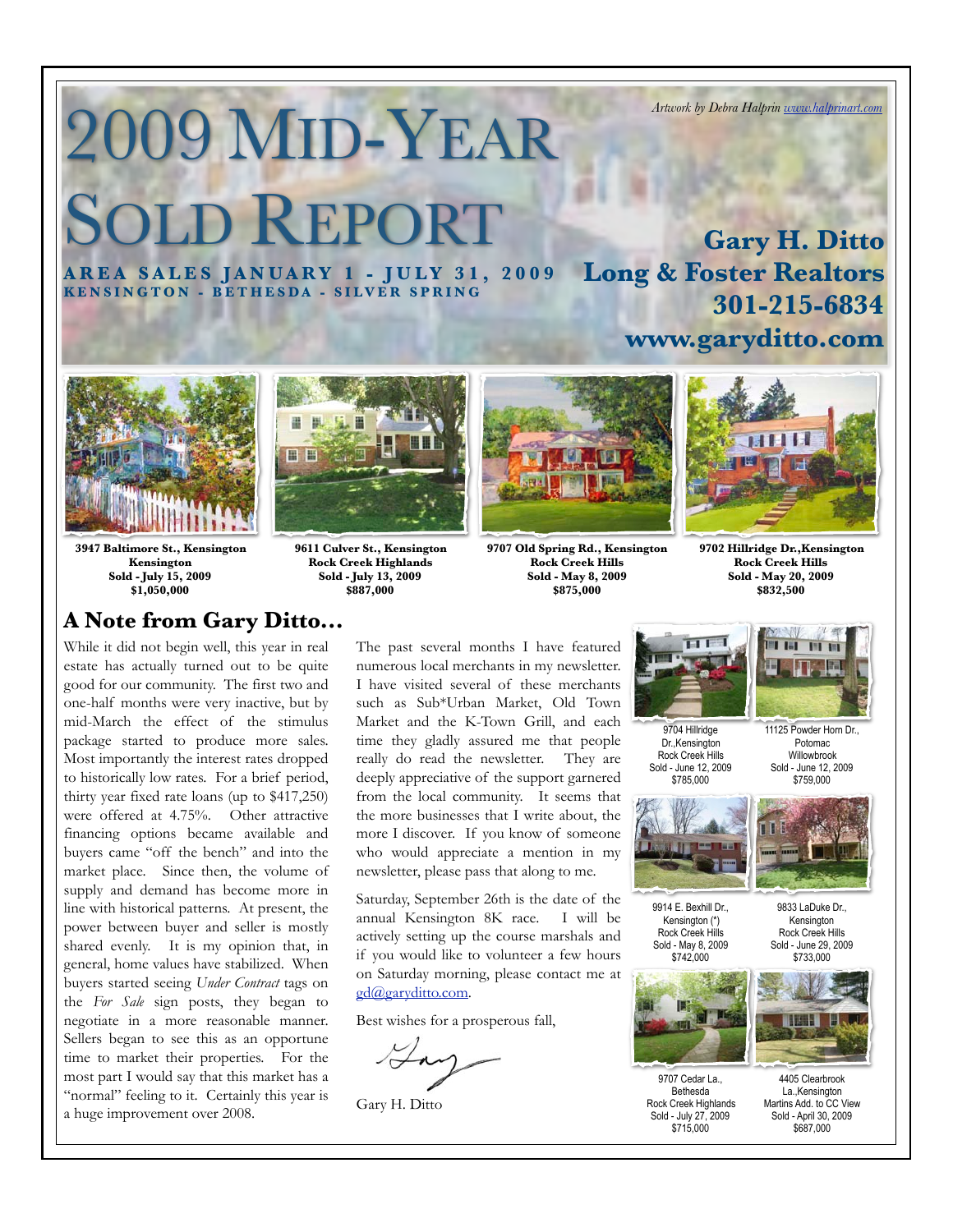# **2009 REPORTED SALES (January 1-July 31, 2009)**

|  | Parkwood - Bethesda and Kensington |  |
|--|------------------------------------|--|
|--|------------------------------------|--|

|                    |          |          | J           |
|--------------------|----------|----------|-------------|
| 10125 PARKWOOD DR  | Colonial | 06/30/09 | \$1,299,000 |
| 9629 PARKWOOD DR   | Colonial | 07/02/09 | \$1,195,000 |
| 10103 ASHWOOD DR   | Colonial | 05/15/09 | \$1.050.000 |
| 10216 PARKWOOD DR  | Colonial | 05/14/09 | \$1,040,000 |
| 10140 CRESTWOOD RD | Colonial | 07/23/09 | \$975.000   |
| 4402 EDGEFIELD RD  | Colonial | 04/24/09 | \$875,000   |
| 10610 PARKWOOD DR  | Colonial | 06/22/09 | \$725.000   |
| 10012 CRESTWOOD RD | Rambler  | 06/26/09 | \$650,000   |
| 4408 WOODFIELD RD  | Cape Cod | 07/22/09 | \$649.900   |
| 10148 CRESTWOOD RD | Cape Cod | 05/20/09 | \$645,000   |
| 4529 EVERETT ST    | Cape Cod | 03/27/09 | \$620,000   |
| 10207 OLDFIELD DR  | Cape Cod | 05/20/09 | \$575,000   |
| 10239 PARKWOOD DR  | Cape Cod | 05/27/09 | \$570.000   |
| 10105 ASHWOOD DR   | Cape Cod | 04/02/09 | \$567,500   |
| 10244 PARKWOOD DR  | Rambler  | 01/28/09 | \$560,000   |
| 4517 EVERETT ST    | Rambler  | 05/29/09 | \$555,000   |
| 9913 THORNWOOD RD  | Rambler  | 07/06/09 | \$555.000   |
| 9917 THORNWOOD RD  | Rambler  | 03/31/09 | \$550,000   |
| 4531 EVERETT ST    | Rambler  | 03/19/09 | \$528,000   |
| 4419 EVERETT ST    | Rambler  | 02/18/09 | \$365,000   |

| Homewood - Kensington |                                    |          |           |  |
|-----------------------|------------------------------------|----------|-----------|--|
| 3003 FAYETTE RD       | Cape Cod                           | 05/28/09 | \$499,000 |  |
| 3019 FERNDALE ST      | Cape Cod                           | 03/27/09 | \$467.500 |  |
| 3311 FERNDALE ST      | Cape Cod                           | 06/19/09 | \$465,000 |  |
| 3014 PLYERS MILL RD   | Rambler                            | 07/14/09 | \$423.000 |  |
| 3000 FERNDALE ST      | Cape Cod                           | 06/30/09 | \$392,000 |  |
| 3112 FAYETTE RD       | Cape Cod                           | 07/31/09 | \$370.000 |  |
| 3211 BLUEFORD RD      | Rambler                            | 07/16/09 | \$365,000 |  |
| 3132 PLYERS MILL RD   | Rambler                            | 05/26/09 | \$350.000 |  |
| 3004 BLUEFORD RD      | Rambler                            | 07/15/09 | \$185,000 |  |
|                       | Daak Crook Doliopdoo<br>Kansinston |          |           |  |

| י נסשפוווס ו חססווט ווער ה      |              | <b>INGHOTHYWH</b> |           |
|---------------------------------|--------------|-------------------|-----------|
| 3926 KINCAID TER                | Colonial     | 05/20/09          | \$640,000 |
| 3821 ARCHER PL                  | Split Level  | 06/29/09          | \$499,000 |
| 11304 MITSCHER ST               | Split Level  | 07/15/09          | \$480,000 |
| 4215 MCCAIN CT                  | Split Level  | 05/06/09          | \$448,000 |
| 11110 MITSCHER ST               | Cape Cod     | 04/30/09          | \$440.000 |
| 4211 MCCAIN CT                  | Split Level  | 06/23/09          | \$425,000 |
| 4041 BYRD RD                    | Rambler      | 06/25/09          | \$425,000 |
| 4203 MCCAIN CT                  | Cape Cod     | 04/16/09          | \$425,000 |
| 4112 MITSCHER CT                | Cape Cod     | 02/27/09          | \$410.000 |
| 11112 MITSCHER ST               | Cape Cod     | 06/30/09          | \$400,000 |
| 3908 DENFELD AVE                | Contemporary | 05/27/09          | \$383,000 |
| 4009 SPRUELL DR                 | Cape Cod     | 03/27/09          | \$371,000 |
| 3928 DENFELD CT                 | Contemporary | 07/31/09          | \$370,000 |
| 3928 KINCAID TER                | Rambler      | 06/12/09          | \$330,000 |
| 11120 WOODSON AVE               | Split Level  | 01/16/09          | \$325,000 |
| 4110 WEXFORD DR                 | Bilevel      | 02/06/09          | \$322,900 |
| 4001 LAWRENCE AVE               | Cape Cod     | 07/16/09          | \$317,000 |
| 4005 HALSEY ST                  | Rambler      | 06/26/09          | \$308,000 |
| 4002 LAWRENCE AVE               | Rambler      | 03/03/09          | \$282,500 |
| 4003 DECATUR AVE                | Rambler      | 06/26/09          | \$260,000 |
| 4011 DECATUR AVE                | Rambler      | 03/31/09          | \$220,000 |
| 4021 LAWRENCE AVE               | Cape Cod     | 02/17/09          | \$209,900 |
| Kensington Estates – Kensington |              |                   |           |

|                     |                      |               | $1.01101191011 = 0.01000$ $1.01101191011$ |             |  |
|---------------------|----------------------|---------------|-------------------------------------------|-------------|--|
| 4214 ANTHONY ST     |                      | Arts & Crafts | 05/22/09                                  | \$1,075,000 |  |
| 4404 BROOKFIELD DR  |                      | Colonial      | 04/15/09                                  | \$1,017,000 |  |
| 4204 AMBLER DR      |                      | Colonial      | 05/20/09                                  | \$940,000   |  |
| 10304 PARKWOOD DR   |                      | Colonial      | 07/08/09                                  | \$745,000   |  |
| 10416 EWELL AVE     |                      | Colonial      | 05/20/09                                  | \$580,000   |  |
| 4304 AMBLER DR      |                      | Colonial      | 04/30/09                                  | \$532,000   |  |
| 10307 GREENFIELD ST |                      | Rambler       | 06/30/09                                  | \$459.000   |  |
|                     | $\sim$<br><b>A</b> 1 | .             | $\mathbf{r}$                              |             |  |

|                    | Chevy Chase View - Kensington |          |             |
|--------------------|-------------------------------|----------|-------------|
| 4028 FRANKLIN ST   | Colonial                      | 03/13/09 | \$1.175.000 |
| 4405 CLEARBROOK LN | Rambler                       | 04/30/09 | \$687.000   |



2808 Terrace Drive Chevy Chase Donneybrook Estates RENTED \$2,650/month



Kensington Kensington Estates RENTED \$1,775/month



Ш

\$1,550/month

| 3947 BALTIMORE ST                                   | Victorian                            | 07/15/09             | \$1,050,000            |
|-----------------------------------------------------|--------------------------------------|----------------------|------------------------|
| 10203 MONTGOMERY AVE                                | Contemporary                         | 01/26/09             | \$845,000              |
| 10547 WHEATLEY ST                                   | International                        | 04/03/09             | \$750,000              |
| 10117 FREDERICK AVE<br>10103 FREDERICK AVE          | Contemporary<br>Split Foyer          | 07/01/09<br>04/30/09 | \$680,000<br>\$640,000 |
| 10111 KENSINGTON PKWY                               | Rambler                              | 07/27/09             | \$615,000              |
| 4010 PROSPECT ST                                    | Colonial                             | 07/10/09             | \$585,000              |
| 3414 WAKE DR                                        | Bungalow                             | 06/19/09             | \$559,000              |
| 3708 FARRAGUT AVE                                   | Colonial                             | 06/30/09             | \$450,000              |
| 10543 WHEATLEY ST                                   | Colonial                             | 03/16/09             | \$440,000              |
| 10423 MANNAKEE ST                                   | Cape Cod                             | 04/21/09             | \$390,000              |
| 3510 DUPONT AVE                                     | Rancher<br>Rambler                   | 02/10/09             | \$316,000              |
| 10701 SAINT PAUL ST                                 |                                      | 05/18/09             | \$300,000              |
|                                                     | <b>Rock Creek Hills - Kensington</b> |                      |                        |
| 9641 BEXHILL DR                                     | Rancher                              | 04/30/09             | \$920,000              |
| 9707 BEXHILL DR                                     | Tudor                                | 05/20/09             | \$885,000              |
| 9707 OLD SPRING RD<br>9811 LA DUKE DR               | Colonial<br>Colonial                 | 05/08/09<br>03/25/09 | \$875,000<br>\$850,000 |
| 9702 HILLRIDGE DR                                   | Colonial                             | 05/20/09             | \$832,500              |
| 9704 HILLRIDGE DR                                   | Colonial                             | 06/12/09             | \$785,000              |
| 9809 OLD SPRING RD                                  | Rambler                              | 06/04/09             | \$782,000              |
| 9906 LA DUKE DR                                     | Colonial                             | 04/30/09             | \$774,000              |
| 9530 EAST STANHOPE RD                               | Cape Cod                             | 03/12/09             | \$770,000              |
| 9806 HILLRIDGE DR                                   | Rambler                              | 01/06/09             | \$745,000              |
| 9914 BEXHILL DR                                     | Rambler                              | 05/08/09             | \$742,000              |
| 9833 LA DUKE DR<br>9800 HILL ST                     | Colonial<br>Colonial                 | 06/29/09<br>06/01/09 | \$733,000<br>\$712,000 |
| 9604 HILLRIDGE DR                                   | Split Level                          | 01/14/09             | \$630,000              |
| 9703 HILL ST                                        | Colonial                             | 01/14/09             | \$625,000              |
| 9624 HAWICK LN                                      | Rambler                              | 03/31/09             | \$577,100              |
| Rock Creek Highlands - Bethesda & Kensington        |                                      |                      |                        |
| 9611 CULVER ST                                      | Split Level                          | 07/13/09             | \$887,000              |
| 9707 CEDAR LA                                       | Split Level                          | 07/27/09             | \$715,000              |
|                                                     |                                      |                      |                        |
| 9701 CULVER ST                                      | Split Level                          | 06/25/09             | \$650,000              |
| <b>Garrett Park Estates -</b>                       |                                      | Kensington           |                        |
| 11110 WAYCROSS WAY                                  | Split Level                          | 03/12/09             | \$530,000              |
| 5002 EUCLID DR                                      | Split Level                          | 04/02/09             | \$527,500              |
| 10900 ORLEANS WAY                                   | Raised Rancher                       | 07/09/09             | \$485,000              |
| 5000 DRUID DR                                       | Rambler                              | 04/23/09             | \$393,000              |
| North Chevy Chase, Rolling Hills, Parkcrest,        |                                      |                      |                        |
|                                                     |                                      |                      |                        |
| Rock Creek Knolls - Chevy Chase<br>3403 GLENMOOR DR | Colonial                             | 04/08/09             | \$850,000              |
| 3415 GLENMOOR DR                                    | Colonial                             | 05/22/09             | \$830,000              |
| 3510 INVERNESS DR                                   | Colonial                             | 06/23/09             | \$795,000              |
| 3600 INVERNESS DR                                   | Dutch Colonial                       | 06/16/09             | \$780,000              |
| 3606 FAIRCASTLE DR                                  | Colonial                             | 04/20/09             | \$695,000              |
| 9115 BRIERLY RD                                     | Split Level                          | 04/20/09             | \$675,000              |
| 4102 EDGEVALE CT<br>8817 MONTGOMERY AVE             | Rambler<br>Colonial                  | 01/30/09<br>06/12/09 | \$662,000              |
| 3608 FAIRCASTLE DR                                  | Colonial                             | 06/24/09             | \$609,000<br>\$605,000 |
| 8609 WOODBROOK LN                                   | Rambler                              | 03/17/09             | \$596,000              |
| 3224 PARK VIEW RD                                   | Split Level                          | 03/19/09             | \$475,000              |
| McKenny Hills & Carroll Knolls - Silver             |                                      |                      | <b>Spring</b>          |
| 10109 GARDINER AVE                                  | Colonial                             | 05/26/09             | \$520,000              |
| 2314 HOMESTEAD DR                                   | Colonial                             | 06/30/09             | \$440,000              |
| 2404 CHURCHILL RD                                   | Colonial                             | 05/28/09             | \$438,000              |
| 10104 KOHLER RD<br>2500 HAYDEN DR                   | Split Level<br>Colonial              | 04/17/09<br>05/29/09 | \$437,000              |
| 2405 CHURCHILL RD                                   | Colonial                             | 01/28/09             | \$410,000<br>\$399,000 |
| 2603 LOMA ST                                        | Rambler                              | 07/29/09             | \$367,000              |
| 2608 FINCH ST                                       | Rambler                              | 05/20/09             | \$325,000              |
| 10200 LESLIE ST<br>2418 HOMESTEAD DR                | Split Level<br>Rambler               | 05/29/09<br>05/29/09 | \$320,000<br>\$310,000 |

Kensington – Kensington



10103 Frederick Ave., Kensington Kensington Sold - April 30, 2009 \$640,000



3601 East-West Hwy., Chevy Chase Chevy Chase Sold - June 22, 2009 \$586,000



<sup>3414</sup> Wake Dr., Kensington Kensington Sold - June 19, 2009 \$559,000



4304 Ambler Dr., Kensington Kensington Estates Sold - April 30, 2009 \$532,000



10104 Grant Ave., Silver Spring Capitol View Park Sold - July 10, 2009 \$510,000



10900 Orleans Way, Kensington (\*) Garrett Park Estates Sold - July 9, 2009 \$485,000



10716 Kings Riding Way Rockville Tuckerman Station RENTED \$1,250/month

Sales Reported are from January 1, 2009 - July 31, 2009. Information pulled from the Metropolitan Regional Information System , Inc.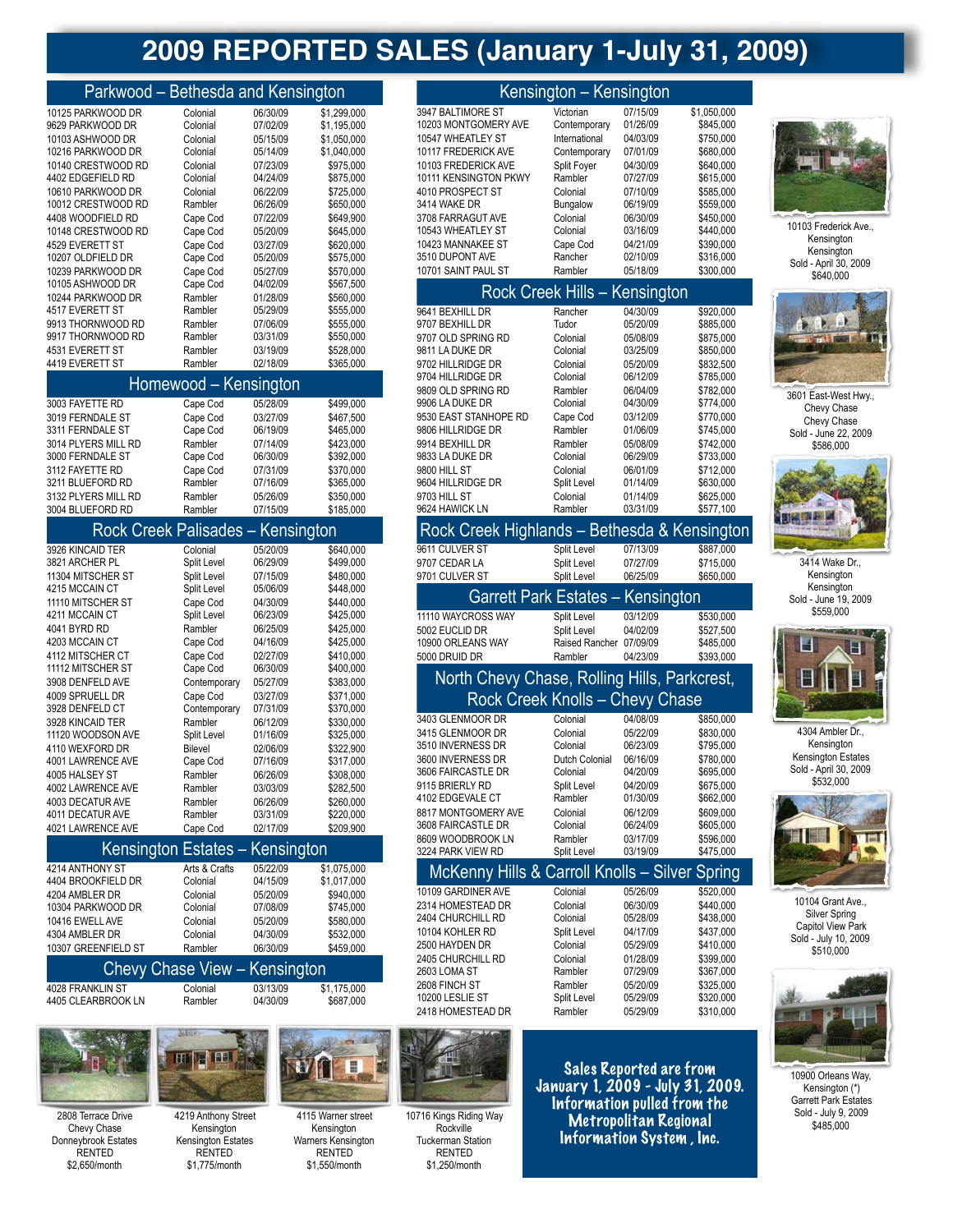# **2009 REPORTED SALES (January 1-July 31, 2009)**



2135 Clark Pl., Silver Spring Belvedere Glen Sold - May 20, 2009 \$475,000



10918 Drumm Ave., Kensington **Kensington Heights** Sold - May 8 ,2009  $$460,000$ 



10307 Greenfield St., Kensington Kensington Estates Sold - June 30, 2009 \$459,000



10215 Day Ave., Silver Spring Capital View Park Sold - July 31, 2009 \$395,00



4009 Spruell Dr. **Kensington** Rock Creek Palisades Sold - March 27, 2009 \$371,000



5801 Inman Park Cir., Rockville (\*) Gables of Tuckerman Sold - April 30, 2009 \$360,000



723 Hillsboro Dr., Silver Spring Kemp Mill Estates Sold - March 20, 2009 \$320,000

#### 10303INSLEY ST Rambler 05/29/09 \$230,000 2409 DENNIS AVE Oakland Terrace, North Kensington, Ken-Gar – Kensington 3002 JENNINGS RD Colonial 05/29/09 \$790,000 2711 EMMET RD Colonial 06/05/09 \$425,000 2719 PLYERS MILL RD Cape Cod 07/31/09 3911 HAMPDEN ST Bungalow 07/30/09 \$363,000 3016 JENNINGS RD

10103 GARDINER AVE Colonial 06/26/09 \$306,000

10401 HUTTING PL Rambler 05/29/09 \$280,000

2405 EVANS DR Rambler 06/30/09 \$258,900 2503 DENNIS AVE Rambler 07/17/09 \$235,000

10209 MCKENNY AVE

2314 HILDAROSE DR

| 3808 DECATUR AVE<br>2730 JENNINGS RD<br>3600 DECATUR AVE | Colonial<br>Rambler<br>Cape Cod | 06/12/09<br>07/31/09<br>05/01/09 | \$275,000<br>\$267,000<br>\$212.000 |
|----------------------------------------------------------|---------------------------------|----------------------------------|-------------------------------------|
| 4002 HAMPDEN ST                                          | Other                           | 07/31/09                         | \$200,000                           |
| 4123 PLYERS MILL RD                                      | Raised Rancher                  | 04/17/09                         | \$175,000                           |
| 3406 UNIVERSITY BLVD W                                   | Cape Cod                        | 05/25/09                         | \$141,500                           |
| Kensington Heights - Kensington                          |                                 |                                  |                                     |
| 3214 GEIGER AVE                                          | Colonial                        | 05/20/09                         | \$649,000                           |
| 10716 CASPER ST                                          | Contemporary                    | 02/18/09                         | \$580.000                           |
| 10717 BENTLEY LN                                         | Colonial                        | 04/16/09                         | \$525,000                           |
| 2817 MCCOMAS AVE                                         | Cape Cod                        | 07/13/09                         | \$462.000                           |
| 10918 DRUMM AVE                                          | Colonial                        | 05/08/09                         | \$460,000                           |
| 3008 FINDLEY RD                                          | Colonial                        | 06/26/09                         | \$460,000                           |
| 10810 TORRANCE DR                                        | Colonial                        | 02/23/09                         | \$419,000                           |
| 5 TORRANCE CT                                            | Colonial                        | 05/07/09                         | \$419,000                           |
| 11000 DRUMM AVE                                          | Cape Cod                        | 06/15/09                         | \$410,000                           |
| 10709 BRUNSWICK AVE<br>10808 TORRANCE DR                 | Split Level<br>Colonial         | 07/21/09                         | \$400,000                           |
|                                                          |                                 | 04/03/09                         | \$398,000                           |
| 3304 GLENWAY DR<br>2803 JUTLAND RD                       | Split Level<br>Rambler          | 04/03/09<br>06/29/09             | \$397.000<br>\$395,000              |
| 2608 CALGARY AVE                                         | Split Level                     | 01/16/09                         | \$365,000                           |
| 10721 SAINT PAUL ST                                      | Cape Cod                        | 04/13/09                         | \$340,000                           |
| 2511 KIMBERLY ST                                         | Split Level                     | 03/10/09                         | \$320,000                           |
| 3318 UNIVERSITY BLVD W                                   | Cape Cod                        | 02/17/09                         | \$305,000                           |
| 10813 HOBSON ST                                          | Cape Cod                        | 06/30/09                         | \$290.000                           |
| 10722 SAINT MARGARETS WAY Rambler                        |                                 | 04/16/09                         | \$265,000                           |
| 3001 FINDLEY RD                                          | Cape Cod                        | 05/26/09                         | \$240,000                           |
| 3000 FINDLEY RD                                          | Cape Cod                        | 05/11/09                         | \$215,500                           |
|                                                          |                                 |                                  |                                     |

## Monthly Sold Reports & Weekly Open House Emails

#### **Sign up at www.garyditto.com**

for monthly sold reports (by Zip Code) via email or receive a weekly open house/current listings email. You choose what to sign up for and you can always unsubscribe.

#### **August 2009 Sales by Gary Ditto**

**4407 Woodfield Rd, Kensington** Sold August 14 \$824,000 **4622 Woodfield Rd., Bethesda** Sold August 26 \$720,000 **8912 Spring Valley Rd, Chevy Chase** Sold August 3 \$650,000 **9836 Campbell Dr., Kensington** Sold August 11 \$661,000 **4001 Glenridge St., Kensington** Sold August 26 \$600,000 **9800 Parkwood Dr., Bethesda** Sold August 26 \$589,000

Each of the homes pictured in this Sold Report is a Gary Ditto listing, or a Gary Ditto sale, as noted (\*).

| <b>Newport Hills and Kensington Knolls -</b><br>Kensington                                                                                   |                                                                                  |                                                                                  |                                                                                         |  |
|----------------------------------------------------------------------------------------------------------------------------------------------|----------------------------------------------------------------------------------|----------------------------------------------------------------------------------|-----------------------------------------------------------------------------------------|--|
| 11302 SOWARD DR<br>11307 SOWARD DR<br>3605 ASTORIA RD<br>11122 NEWPORT MILL RD<br>11103 LUND PL<br>3719 ASTORIA RD                           | Colonial<br>Colonial<br>Rambler<br>Rambler<br>Split Level<br>Split Foyer         | 06/26/09<br>07/15/09<br>03/25/09<br>04/28/09<br>03/05/09<br>07/24/09             | \$498,000<br>\$480,000<br>\$400.000<br>\$400,000<br>\$385,000<br>\$370,000              |  |
| White Flint Park, Kensington Orchid, Kensington                                                                                              |                                                                                  |                                                                                  |                                                                                         |  |
|                                                                                                                                              | View – Kensington                                                                |                                                                                  |                                                                                         |  |
| 3218 RED ORCHID WAY<br>10610 PARKWOOD DR<br>11513 ROKEBY AVE<br>11110 MIDVALE RD<br>11214 VALLEY VIEW AVE                                    | Colonial<br>Colonial<br>Split Level<br>Cape Cod<br>Rambler                       | 03/30/09<br>05/22/09<br>02/26/09<br>07/20/09<br>06/30/09                         | \$772,500<br>\$725.000<br>\$545,000<br>\$450.000<br>\$435,000                           |  |
| Locust Hill Estates, Parkview - Bethesda                                                                                                     |                                                                                  |                                                                                  |                                                                                         |  |
| 4822 BROAD BROOK DR<br>4804 ENFIELD RD<br>4838 BROAD BROOK DR<br>4802 BROAD BROOK DR<br>9318 CEDAR LN<br>9303 PARKHILL DR<br>4511 AVAMERE ST | Colonial<br>Other<br>Rambler<br>Cape Cod<br>Dutch Colonial<br>Rambler<br>Rambler | 03/05/09<br>05/27/09<br>07/31/09<br>05/15/09<br>02/27/09<br>06/02/09<br>01/22/09 | \$899,900<br>\$860,000<br>\$850,000<br>\$715,000<br>\$632,500<br>\$540,000<br>\$500,000 |  |

### Capitol View Park, Forest Glen Park –

| <b>Silver Spring</b>   |               |          |           |
|------------------------|---------------|----------|-----------|
| 10203 MENLO AVE        | Victorian     | 03/26/09 | \$700,000 |
| 10200 MENLO AVE        | Cape Cod      | 01/30/09 | \$567.000 |
| 2814 LINDEN LN         | Bungalow      | 04/30/09 | \$554,000 |
| 9515 WOODLEY AVENUE    | Colonial      | 04/30/09 | \$537.000 |
| 10216 GRANT AVE        | Rambler       | 04/15/09 | \$530,000 |
| 9913 CAPITOL VIEW AVE  | Bungalow      | 04/20/09 | \$529.000 |
| 10104 GRANT AVE        | Rambler       | 07/10/09 | \$510,000 |
| 10038 PRATT PL         | Arts & Crafts | 07/01/09 | \$445.000 |
| 10017 MENLO AVE        | Contemporary  | 04/20/09 | \$412,000 |
| 10215 DAY AVE          | Cape Cod      | 07/31/09 | \$395,000 |
| 10220 GRANT AVE        | Bungalow      | 06/12/09 | \$390,000 |
| 10116 CAPITOL VIEW AVE | Bungalow      | 01/23/09 | \$335,000 |

## *Community Announcements Mark your calendars!*

- 3rd Annual *Antique Roadshow Kensington Style*  $\blacksquare$ September 22, 2009. Sponsored by the Kensington Historical Society. Check [www.kensingtonhistory.org](http://www.kensingtonhistory.org) for details.
- 15th Annual *Kensington 8K/2M/1K Saturday, September 26, 2009.* Have you signed up to be a Course Marshal? Contact Gary [\(gd@garyditto.com](mailto:gd@garyditto.com) or 301-215-6834 to sign up) - [www.kensington8k.org](http://www.kensington8k.org) for race details.
- *Kensington/Chevy Chase MOMS Club* September meeting. Visit www.kensingtonparkmoms.com
- *KHS Summer Concert Series* Saturdays at 10:00 across from the train station. Saturdays through September 26 - visit [www.kensingtonhistory.org](http://www.kensingtonhistory.org)
- *Kensington Arts Theatre* presenting "Seussical" September 12, 13, 19, 20, 26, 27 (11 am and 2 pm) at the Town Hall/Armory - visit [www.katonline.org](http://www.katonline.org) for more information.
- *Good Shepherd Holiday Craft & Collective Fair*, Saturday, October 17, 2009 from 10-3, Good Shepherd Episcopal Parish Hall, 818 University Blvd. W, Silver Spring 301-593-3282
- *St. Paul's United Methodist Fall Yard Sale* October 23-24, 2009